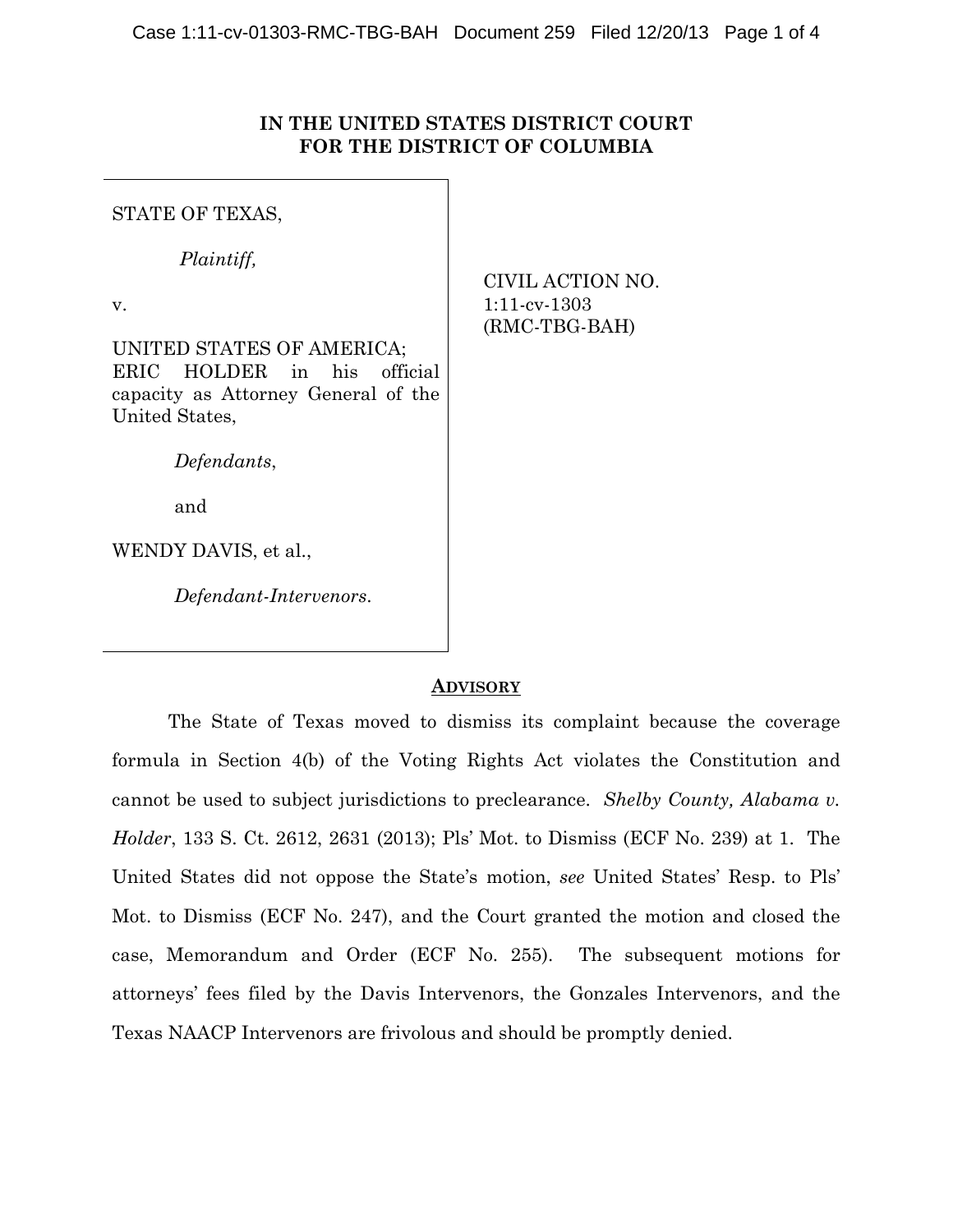The federal statute purporting to require preclearance was a nullity, and the entire exercise of subjecting Texas to "preclearance" was an unconstitutional imposition on the State. *See Shelby County*, 133 S. Ct. at 2631; *Norton v. Shelby County*, 118 U.S. 425, 442 (1886) ("[A]n unconstitutional act is not a law; it confers no rights; it imposes no duties; it affords no protection; it creates no office; it is, in legal contemplation, as inoperative as though it had never been passed."). These proceedings have already imposed significant unconstitutional burdens on the State. The intervenors unnecessarily aggravated those unconstitutional burdens by injecting themselves into the State's then-compulsory preclearance lawsuit against the United States. They should not be allowed to further aggravate those burdens by seeking payment from the State of Texas for their voluntary participation in a proceeding that never should have been held in the first place.

The State of Texas is the "prevailing party" in this case because Congress violated the Constitution when it subjected Texas to preclearance in 2006—Texas never should have been forced to pursue this litigation before implementing its legislatively enacted redistricting plans. The intervenors cannot be the "prevailing party" for their role in aggravating the unconstitutional burden of preclearance and delaying the State's reapportionment efforts following the 2010 Census.

The only basis upon which the intervenors could conceivably have claimed prevailing-party status—this Court's denial of preclearance—was vacated on appeal by the Supreme Court. *See* Judgment of the Supreme Court of the United States, *Texas v. United States*, No. 12-496 (ECF No. 253). It is well-established that "[w]hen [the Supreme Court] applies a rule of federal law to the parties before it, that rule is the controlling interpretation of federal law and must be given full retroactive effect in all cases still open on direct review and as to all events, regardless of whether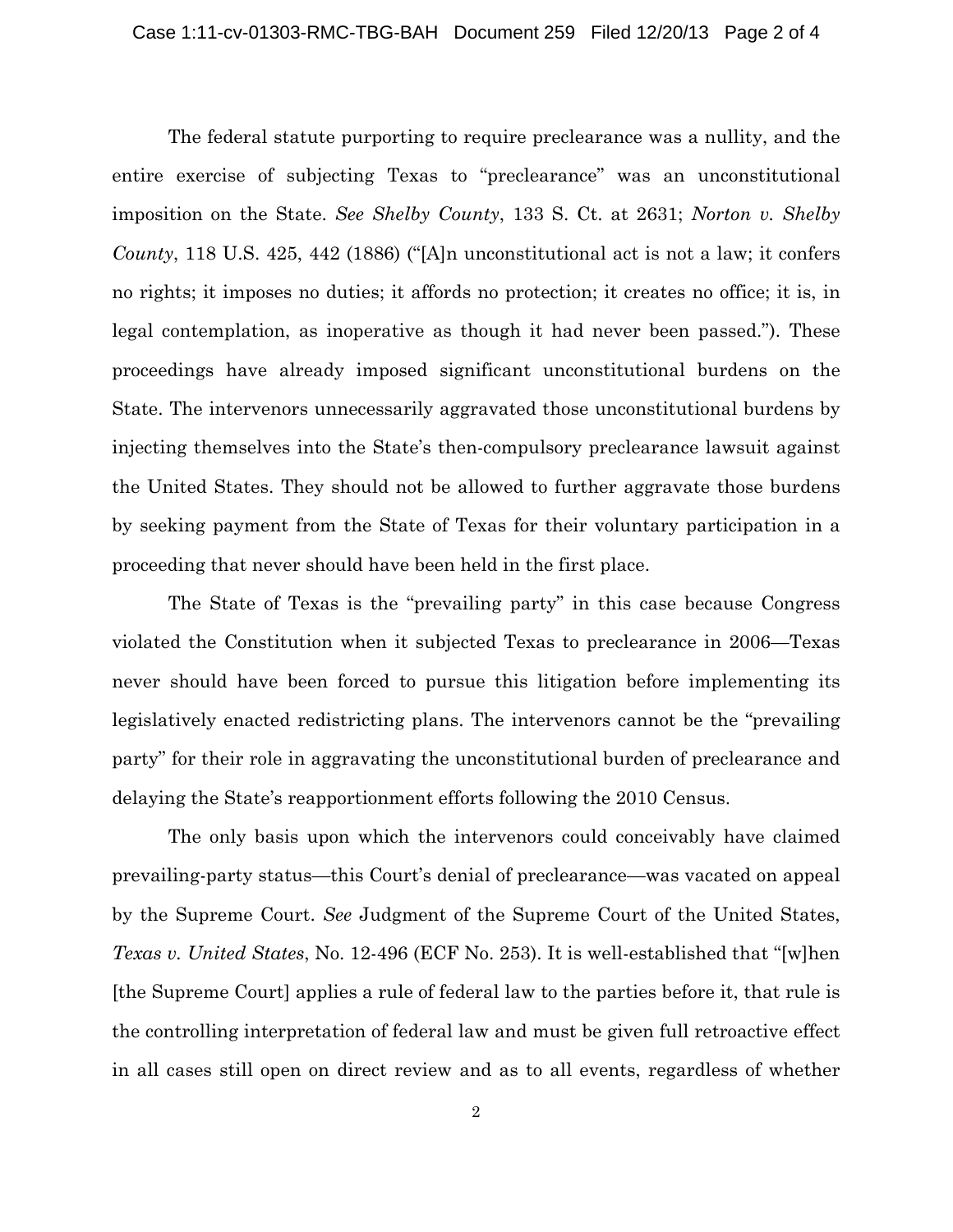such events predate or postdate our announcement of the rule." *Harper v. Va. Dep't of Taxation*, 509 U.S. 86, 97 (1993); *see also Landgraf v. USI Film Prods.*, 511 U.S. 244, 279 n.32 (1994) (noting that under the "firm rule of retroactivity," the Supreme Court's holdings apply to all pending cases).

The intervenors' attempt to recover attorneys' fees and costs from the State of Texas disregards the holding of *Shelby County* and the Supreme Court's disposition of the appeal in this case. *Shelby County* requires immediate denial of all motions for fees and costs, and the State does not intend to respond unless requested to do so by the Court.

Dated: December 20, 2013 Respectfully submitted.

GREG ABBOTT Attorney General of Texas

DANIEL T. HODGE First Assistant Attorney General

JONATHAN F. MITCHELL Solicitor General

J. REED CLAY, JR. Special Assistant and Senior Counsel to the Attorney General

/s/ Matthew H. Frederick MATTHEW H. FREDERICK Assistant Solicitor General

P.O. Box 12548, Capitol Station Austin, TX 78711-2548 (512) 463-0150 (512) 936-0545 (fax)

*Attorneys for the State of Texas*